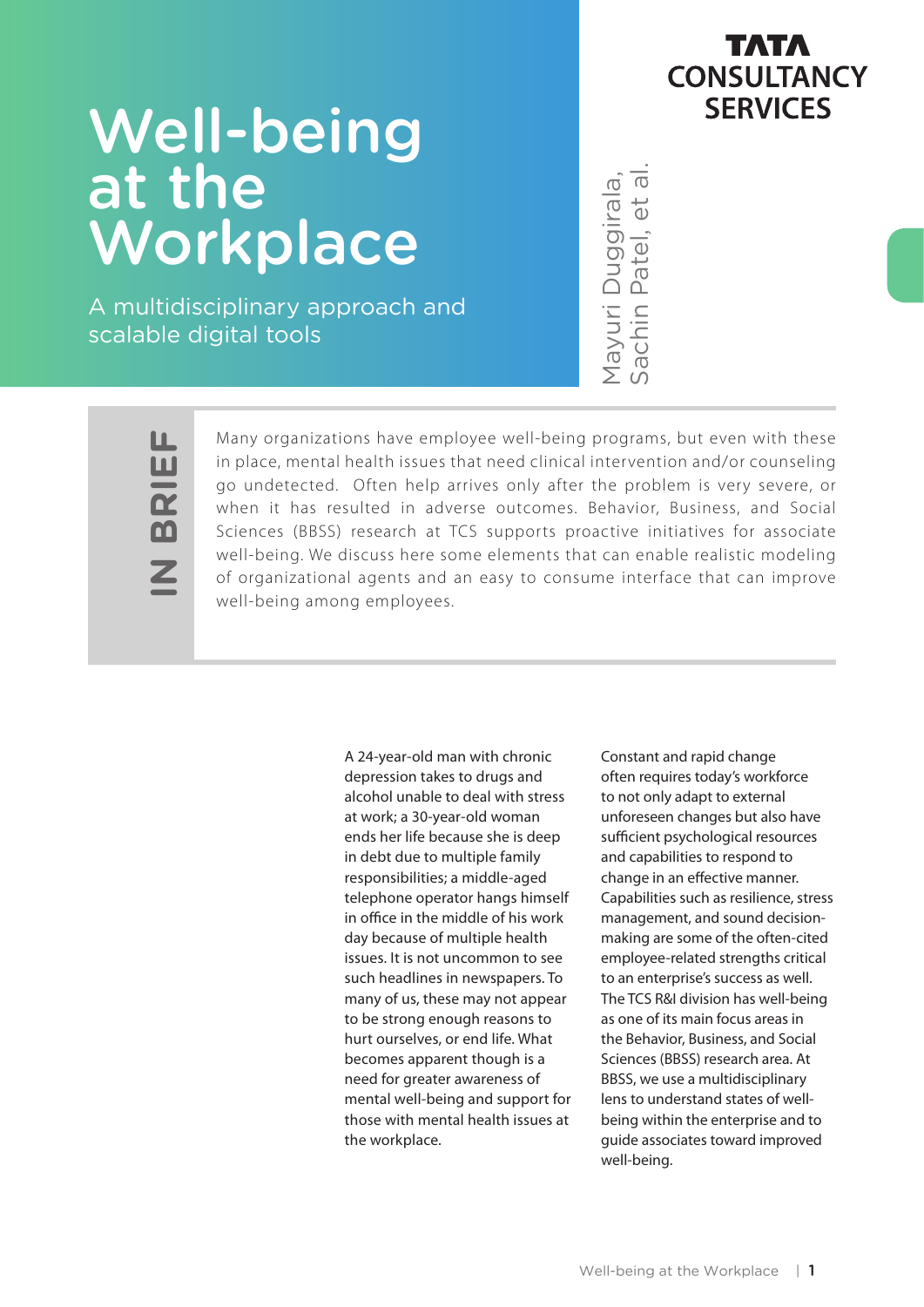# **FATA CONSULTANCY SERVICES**

**TCS Research**: Behavior, Business, and Social Sciences

**Outcomes**: Behavior sensing and analytics, evidence-based interventions, purposeful games, knowledge repository, wellbeing app

**Principal Investigators**: Vivek Balaraman, Sandeep Athavale, Sachin Patel, Mayuri Duggirala

**Academic Partners**: MIT, University of Toronto

**Techniques Used**: Data Science, Modeling and Simulation, Behavioral Research Methods, Game Design Research

**Industries Benefited**: Life sciences, Healthcare, Pharma

**Patent**: 3

**Papers**: 8

#### **Need for Multidisciplinary Approaches to Well-being**

Many organizations have employee assistance programs, but even with these mechanisms in place, many problems and challenges that need urgent clinical and/ or counseling attention go undetected or reach the employee assistance program only after the problem is very severe and has resulted in adverse outcomes such as self-harm or suicide. This is due to several factors, ranging from the stigma associated with mental health problems, privacy concerns, and the lack of mental health awareness, to name a few.

incidence worldwide, and the criticality of its management for the individual, enterprise, and society as a whole, there has been a sustained interest in the use of digital technologies to develop more scalable solutions for mental health management. Emergence of areas such as telepsychiatry<sup>1</sup>, digital mental health<sup>2</sup>, and digital therapeutics<sup>3</sup>, reflects the growing application of technologies in the field of mental health. While there have been significant strides made in the development of these technologies for mental health, concerns regarding robustness, scalability, and evidence-driven technologies continue to dominate the field<sup>4</sup>.

Given the sheer scale of the problem of mental illness

1 https://www.psychiatry.org/patients-families/what-is-telepsychiatry

4 https://www.weforum.org/agenda/2019/01/power-digital-tools-transform-mental-health care-depression-anxiety/

<sup>2</sup> https://psycnet.apa.org/fulltext/2017-39812-001.html

<sup>3</sup> https://www.ncbi.nlm.nih.gov/pmc/articles/PMC6393746/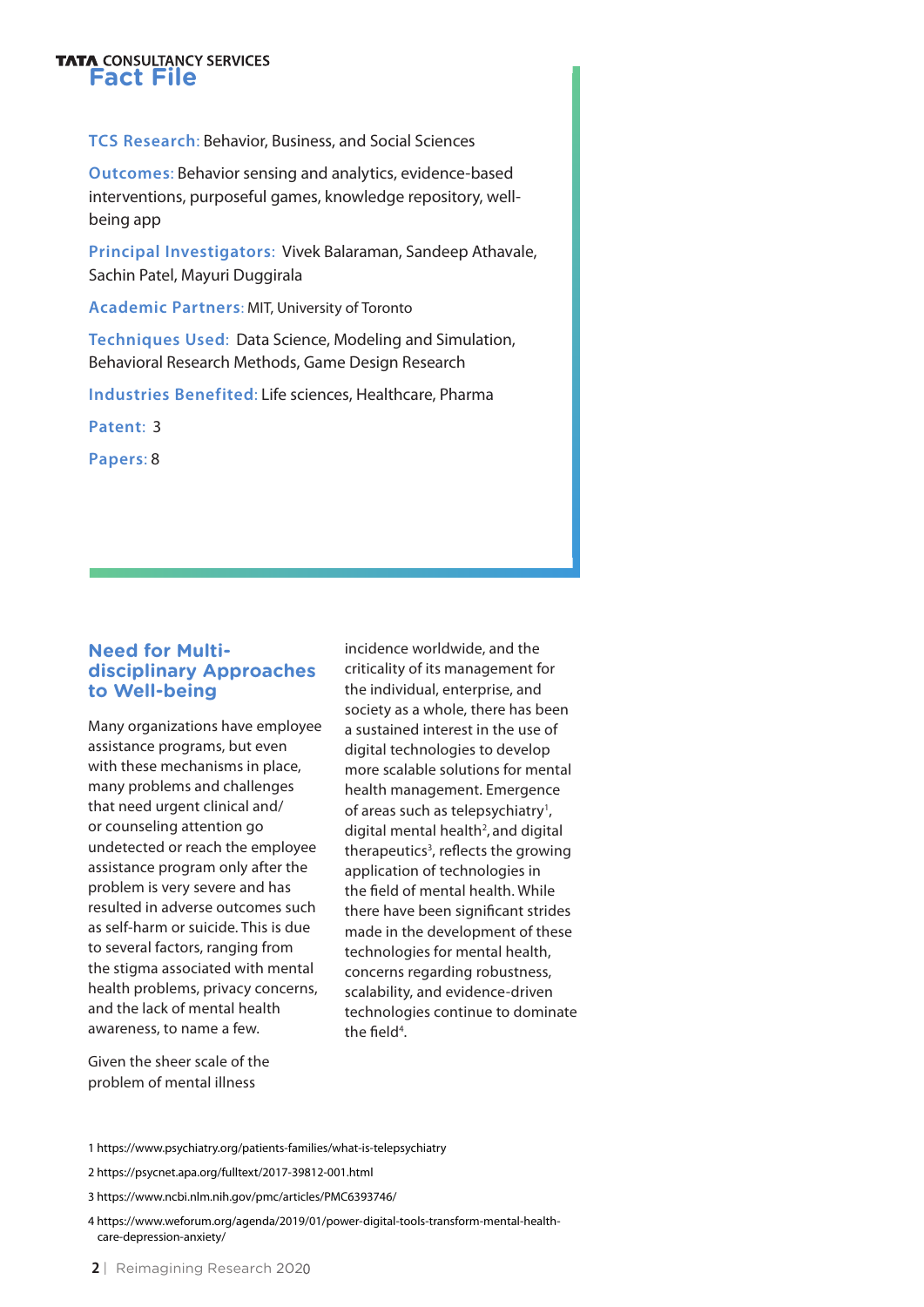#### **Digital Solutions for Well-being**

Building a scalable digital solution which can help address issues such as early identification of burnout, stress detection, and management and prevention of self-harm at the workplace not only demands expertise in the behavioral sciences, but also in related areas (e.g. workplace norms, HR policies) and in areas such as image recognition, voice analysis, big data management, and analytics, among others. The solution has to have several components such as:

- A knowledge base that supports behavior modeling related specifically to the workplace
- Image and voice recognition algorithms that can detect anomalies in the subject
- A platform that can fuse data from various sources and anchor the solution
- An engaging mobile app that serves as a companion and confidant to the user
- A robust measurement and intervention system for enhancing well-being in the enterprise

BBSS research has focused on each of these components and we would like to briefly describe on them here.

#### **A Knowledge Repository**

The need for repositories as sources of information in a domain has been a critical requirement across scientific disciplines. There are knowledge repositories related to behavioral sciences, but the focus here must be on:

*A structured and usable repository amenable to computational behavioral modeling, synthesis of knowledge, generating evidence, identifying and generating new areas for research.*

The repository has to be a structured entity, such as a set of tables in a well-recognized standard entity such as a relational database management system (RDBMS). This is to facilitate both the entry/modification of information into the repository as well as its querying to obtain its contents. Note that querying and consumption of the content should be possible both by a human or a program.

The creation of a minable repository of a vast area such as human behavior requires many steps such as:

- 1. Creating a corpus of papers in the behavioral sciences domain
- 2. Identifying relevant papers using a low-cost multiclass classifier
- 3. Identifying sections in each relevant paper that have empirical results of interest using intra paper classifiers. (This second-level classifier is built because techniques such as information extraction in natural language processing are compute-intensive). The process splits as below:
- 3.1 Information tagging and extraction techniques to identify behavioral variables, the relation terms, the strength and the confidence of the relation, as well as other information considered relevant from text, using a text relation miner;

Given the sheer scale of the problem of mental illness incidence worldwide, and the criticality of its management for the individual, enterprise, and society as a whole, there has been a sustained interest in the use of digital technologies to develop more scalable solutions for mental health management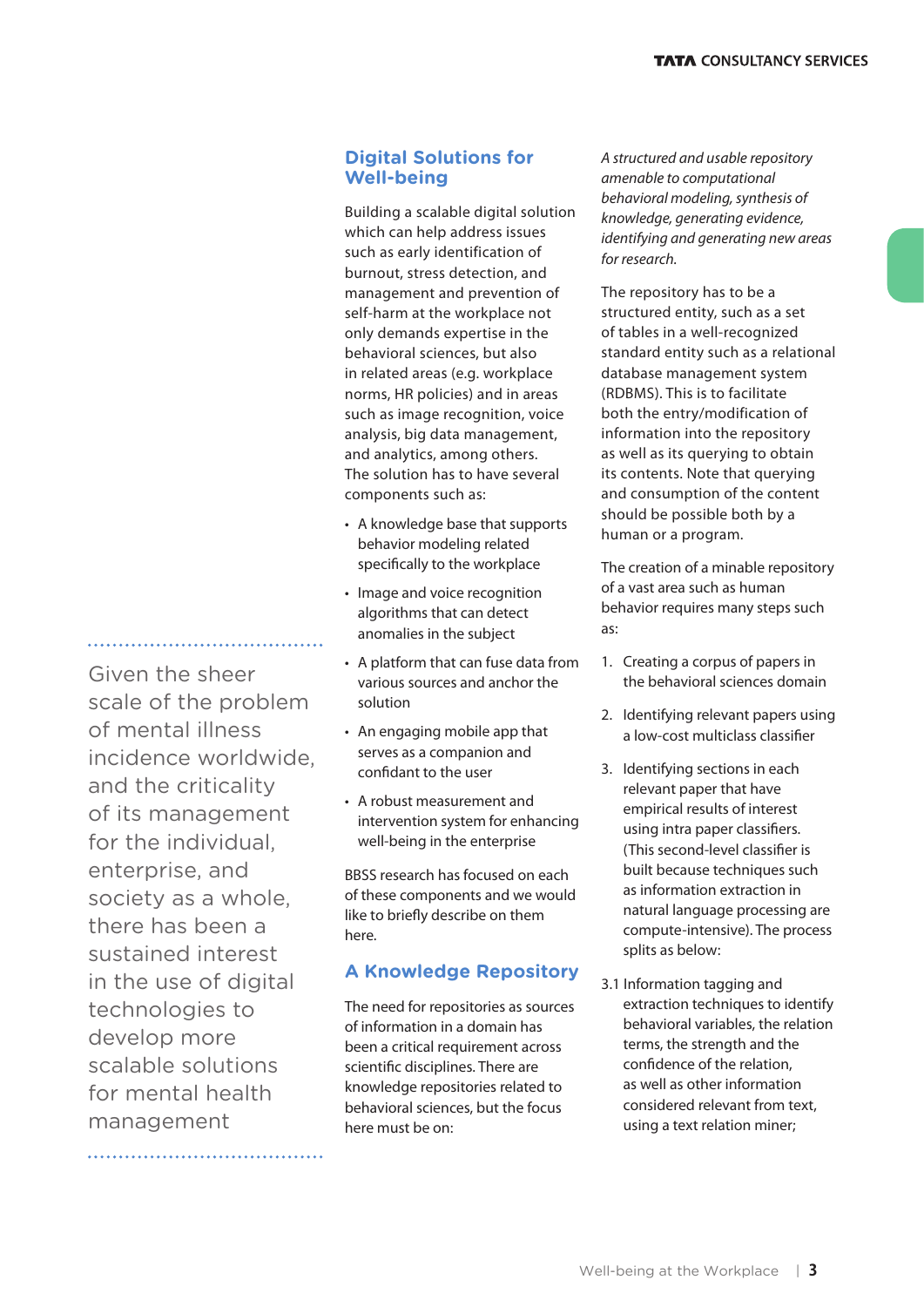- 3.2 A table extractor to process the tables (if any) in the paper to extract quantitative empirical findings
- 4. Combining the information obtained through the relation miner and table extractor to put together a complete record of an empirical finding using an integrator
- 5. Verification of the extracted knowledge by domain experts, after which validated knowledge is now moved to the main behavior repository

Several challenges have to be overcome in creating the repository: lack of domain experts as well as varied structures and formats of the reports and tables. There is also the issue of the lack of definitive solutions for processing tricky areas of natural language and written text. A separate machinery may be required to create resources for activities such as correcting error terms, mapping synonyms to each other, expanding acronyms and abbreviations, identifying other semantic relations between terms such as hypernymy and hyponymy, adding context to a term in a particular usage so that there is a differentiation between different uses of the same term, among others.

#### **Modeling Realistic Organizational Agents**

One of the goals of the development of the Behavioral Relations Repository is to demonstrate the use of hypotheses from behavioral and management sciences in modeling behavior across the organization. Agent-based

modeling and simulation (ABMS) is amenable to the study of a wide range of behavioral dynamics in a given context. ABMS has been traditionally used in the study of complex systems, but its applications to organizational psychology have been sparse. ABMS has been applied to the study of macro behavior in the realms of social psychology; however, its use in studying the micro-foundations of behavior has been limited. To bridge this gap, fine-grained agent-based models can be used to develop realistic models of behavior anchored in the domain of organizational behavior.

#### **A Well-being App**

There are many mobile apps that are meant to help with measuring and improving one's well-being, but many of them are meant for those who are already seeking help or already know they have a problem. Today, it is possible to sense emotions through voice, facial expressions, and activity. A mobile phone today can sense so much about its owner: acts of physical activity, tone of voice, facial expressions, and lifestyle behaviors (sleeping/shopping/ spending/interacting), among others, that it becomes a source of information about a person's well-being. Within the limits of GDPR, much of this data can be analyzed and alerts may be provided to the subject/caregiver on anomalies from usage patterns within the well-being app. If the app is further gamified and endears itself to the user, both accurate data collection and intervention may be possible.

Fine-grained agentbased models can be used to develop realistic models of behavior anchored in the domain of organizational behavior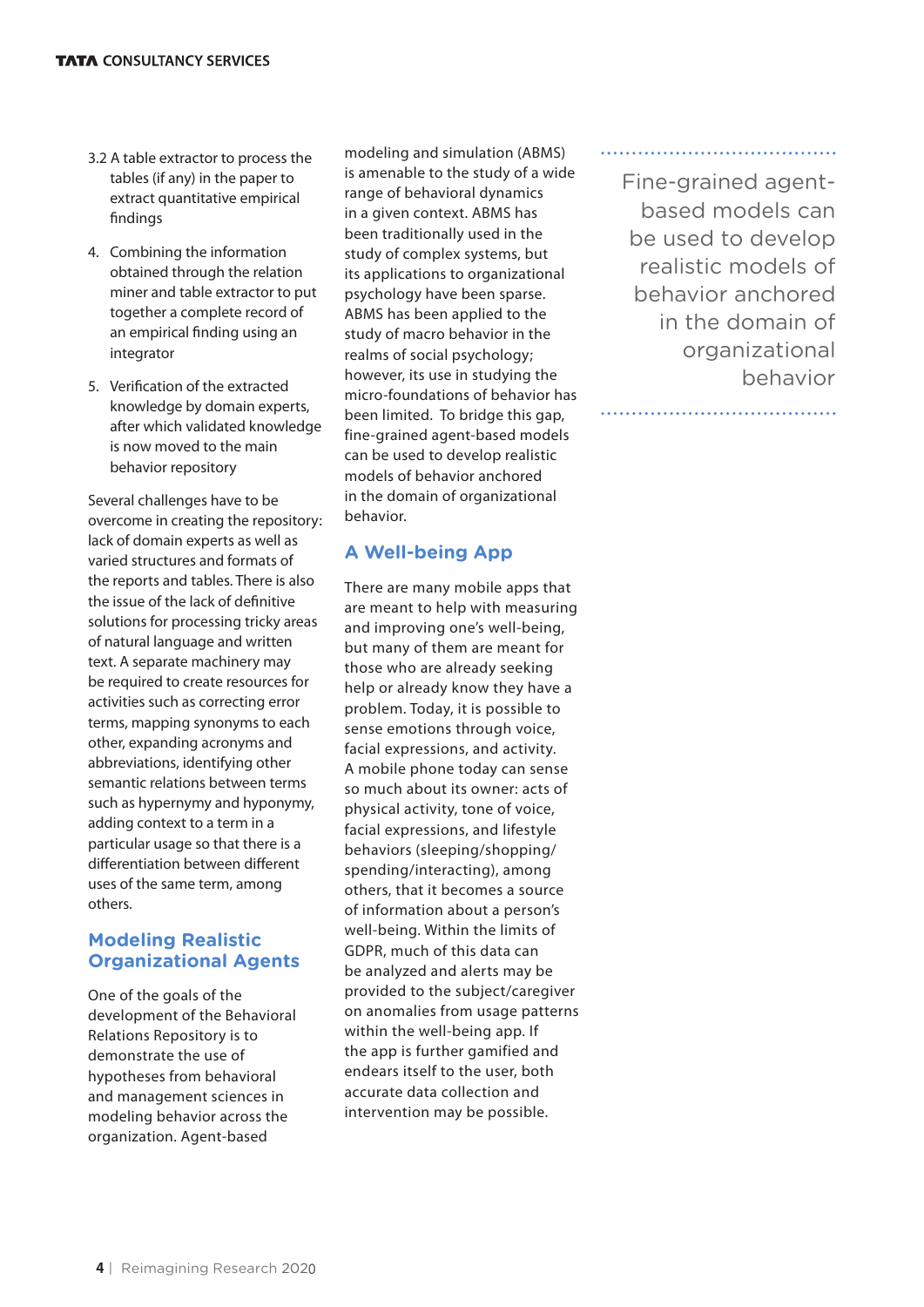| <b>Engagement</b>                                                                                                                                       | <b>Sensing</b>                                                                                                             | <b>Analytics</b>                                                                                             | <b>Interventions</b>                                                                                                                                | <b>Intelligence</b>                                                                                                                                        |
|---------------------------------------------------------------------------------------------------------------------------------------------------------|----------------------------------------------------------------------------------------------------------------------------|--------------------------------------------------------------------------------------------------------------|-----------------------------------------------------------------------------------------------------------------------------------------------------|------------------------------------------------------------------------------------------------------------------------------------------------------------|
| 'T' says "Good Morning,"<br>detects good weather and<br>says - "lets take it one step<br>at a time, start our<br>morning routine and go<br>for a walk." | 'T' senses if the user<br>really got out of bed,<br>completed the<br>scheduled routine and<br>walked using pedometer       | 'T' knows that most<br>mornings the user<br>sleeps till late, has an<br>erratic routine and<br>avoids walk   | 'T' says I am going to<br>hide in the park, find me.<br>'T' asks "Would you like to<br>connect with the doctor<br>today?"                           | 'T' knows that user<br>does not go for<br>walk suggests new<br>interventions or<br>interventions that have<br>worked in the past                           |
| 'T' asks "How are you<br>feeling, how do you see<br>your day going?" and<br>shares a suggested plan<br>for the day                                      | 'T' asks user to take a<br>selfie. Senses that user is<br>anxious and sad.                                                 | 'T' knows that the<br>user is anxious and sad<br>when they go to work or<br>find themselves alone at<br>home | 'T' suggests that the user<br>to meet or call friends<br>and/or family after work                                                                   | 'T' learns that user is<br>anxious and sad when<br>sitting alone or lying in<br>bed not sleeping but lost<br>in thought                                    |
| 'T' suggests user eat some<br>fruit and stays hydrated<br>using a nutrition counter                                                                     | 'T' senses that the<br>user has been sleeping<br>erratically for most of<br>the day and has ignored<br>all messages so far | 'T' knows user has<br>ignored most calls from<br>family, friends or work<br>this week                        | 'T' suggests that the user<br>writes a daily diary of<br>experiences or speak<br>to the therapist or<br>complete the assignment<br>given in therapy | 'T' learns that the user is<br>cheerful while around<br>with a few people they<br>trust and like so<br>nudges joint<br>т.<br>activity with trusted<br>ones |
| 'T' plays soft music and<br>asks user to breathe along.<br>relax and go to bed.                                                                         | 'T' senses that user is<br>unable to sleep and has<br>not eaten much during<br>the day                                     | 'T' knows that user is<br>in good mood during 2 <sup>nd</sup><br>half of the week                            | 'T' suggests user to meet<br>friends and exercise one<br>day a week and increase<br>it gradually                                                    | 'T' monitors prescribed<br>medication intake as per<br>prescription and sets<br>reminders for timely<br>medication                                         |

**Figure 1:** '*T*' *for Depression Sensing and Intervention – a sample case*

#### **An Anchoring Platform**

Advancements in NLP and related areas have helped evolve novel approaches in addressing challenges in creating knowledge repositories

Central to a digital solution is a platform for multimodal behavioral data capture through numerous data capture devices, sensors, and secondary data sources; behavioral knowledge mining from multiple sources; behavioral analytics; behavioral knowledge delivery to various simulators, games, and reasoners. The platform acts as the hub for the entire ecosystem of tools and applications. It must have the Behavior Knowledge Repository as its source of knowledge. The platform must have analytics capabilities such as a personal well-being dashboard, population level well-being analytics, and a pattern discovery module. Other capabilities include a manual intervention module and a behavior study design wizard in addition to the behavior relations repository and an interventions

repository. In keeping with current GDPR policies, the platform must be compliant with privacy and other aspects outlined in standard GDPR practices that are in effect today.

#### **The Road Ahead**

In building the digital solution with the components mentioned above, we have had a taste of success (View Box). The knowledge repository that we are building will keep growing as behavioral science is a vast area encompassing many domains such as psychology, cognitive science, and sociology, among others, and new knowledge is added constantly across all areas of science. Challenges in building the knowledge repository include the reproducibility debate, which focuses attention on the need for replicating evidence to test for its robustness and generalizability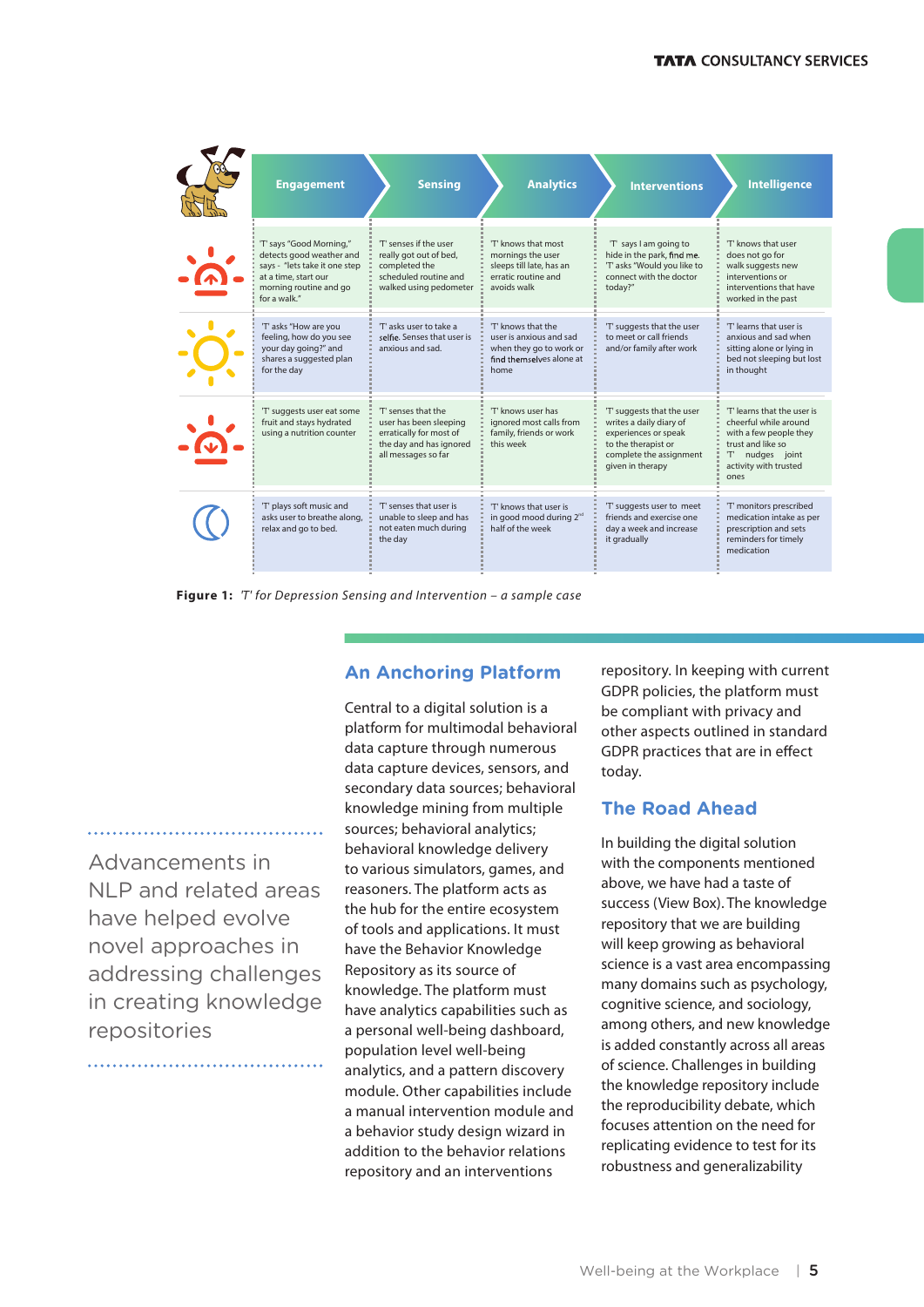across different settings.

Advancements in NLP and related areas have helped evolve novel approaches in addressing these challenges in creating such repositories, and work on these aspects is underway at BBSS. The serendipitous value we have discovered is that many other areas of research are keen on learning our techniques in building knowledge repositories in other domains as well.

Both the digital platform and the app will gain new features and usage through our continuing field trials. We envision these tools being used in enhancing employee well-being as well as other contexts where human behavior measurement and change is of importance. This could range from problems in the space of change management, competency management, learning, and many more.

### **Digital Companion for Well-being**

TCS endeavors to be proactive in employee support initiatives. Being a technology company spearheading digital transformations for leading businesses, it uses digital tools for several employee initiatives such as fitness, marathon running, accessibility, and social responsibility. As mental well-being is a top concern for TCS HR, it has approached the BBSS research team for various studies, notably in workplace

stress and productivity among support service teams; individual productivity and wellbeing; and the link between perceived supervisory support and subjective and objective performance measures, among others.

We were asked to build a scalable solution to foster mental well-being. The solution has come from our research in BBSS and is anchored on a platform called Beacon. It draws knowledge from the domain repository we built, it analyses facial expressions and voice anomalies of the user, it holds the mobile app we call 'T' ('T' is an internal identifier), and it has scoring mechanisms and intervention protocols. We would like to highlight the consumer end of the solution 'T' here.

'T' is a digital companion based on the concept of a pet dog . The 1990s saw the rise of virtual pets. Since a large percentage of TCSers are millennials, the idea of a virtual pet is an accepted concept. Our Serious Games research team created the character and tested it with the target audience who said virtual pets are fun to engage with, and valued the chance to share emotions without being judged.

'T' uses the latest techniques in the area of purposeful games. It is data privacyconscious and built upon numerous sensing technologies to measure well-being and assist people in adopting behavior changes that help them stay in the positive end of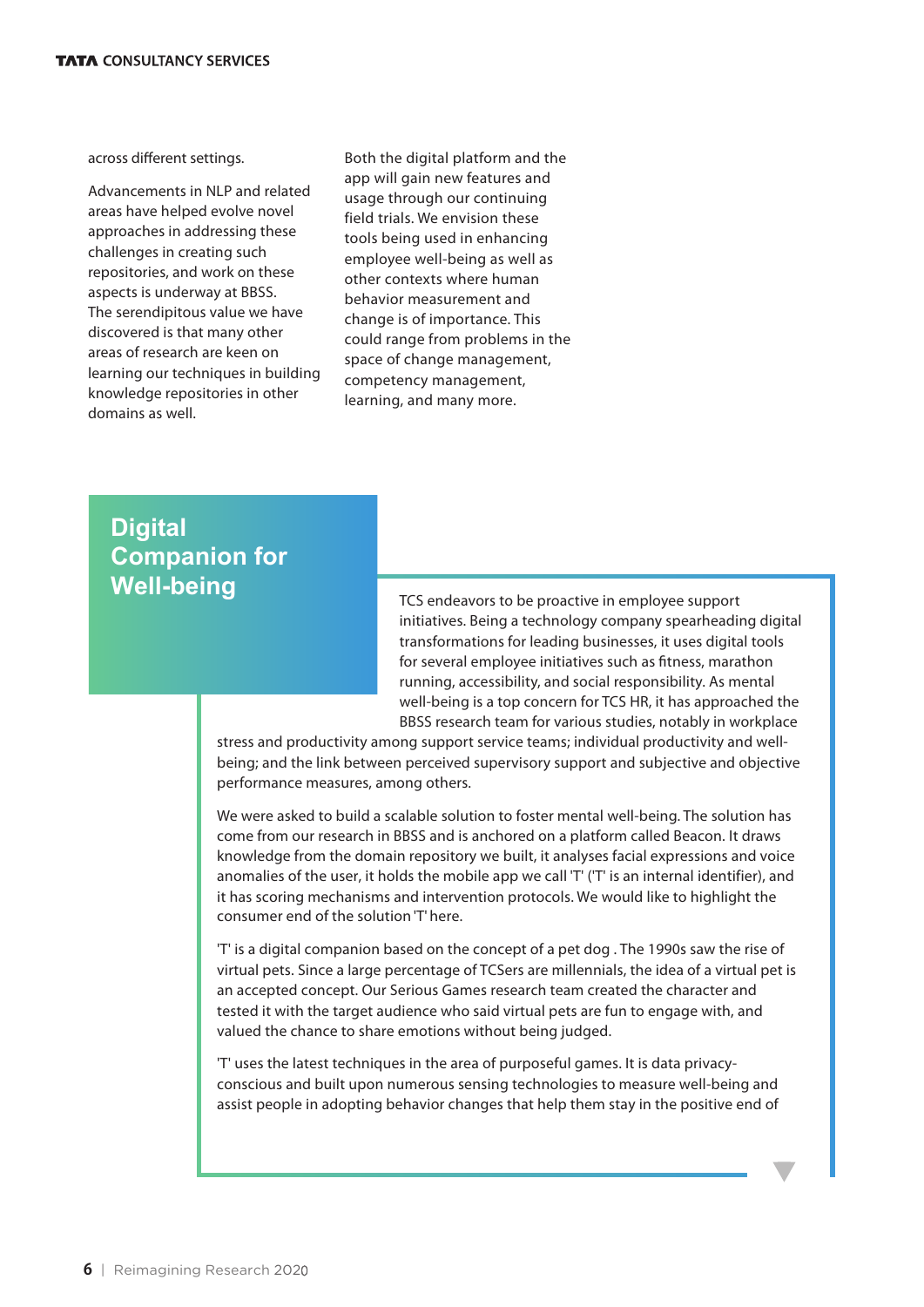

**Figure 2:** '*T*' *Landing Page*

the well-being spectrum. We have carried out initial user pilots with 'T' and are currently refining 'T' to incorporate these inputs as well as carry out larger pilots across the enterprise. In terms of physical sensing, 'T' capabilities include emotion detection with speech, text, and camera images as inputs. Other capabilities include laughter and blow detection, physical activity sensing, and heart rate sensing.

#### **Scenarios for 'T'**

'T' is currently envisioned as a Digital Companion App for well-being at work including measurements and interventions targeted at workplace stress management. Other behavioral change interventions that can be enabled by 'T' include a more balanced lifestyle, improved relationships, enhanced motivation,

and other well-being behaviors of interest. In addition, 'T' is also amenable for applications in other scenarios such as managing depression. Figure 1 illustrates this application. As shown in Figure 1, 'T's sensing, measurement, and intervention capabilities enable an individual living with depression to track his/her moods, activities, and lifestyle over time.

As a companion for therapy for individuals with depression, 'T' presents a promising scenario that is being explored with our partners in healthcare and insurance contexts as well as with clinicians working with patients suffering from depression. Many patients require a combination of both medication and therapy to manage their symptoms and to stay productive. 'T's capabilities potentially allow for the therapeutic interventions to be delivered to the user at prescribed times as well as be sensed/tracked for medication and therapy follow-ups with the clinicians. Given that the doctor's appointments are likely to be short and sporadic, 'T'allows the patient, clinician, and the caregiver to manage the treatment regimen longitudinally. Once we have a more robust version of 'T' ready for the workplace well-being context mentioned above, we plan to explore 'T's applications for depression management (Figure 2).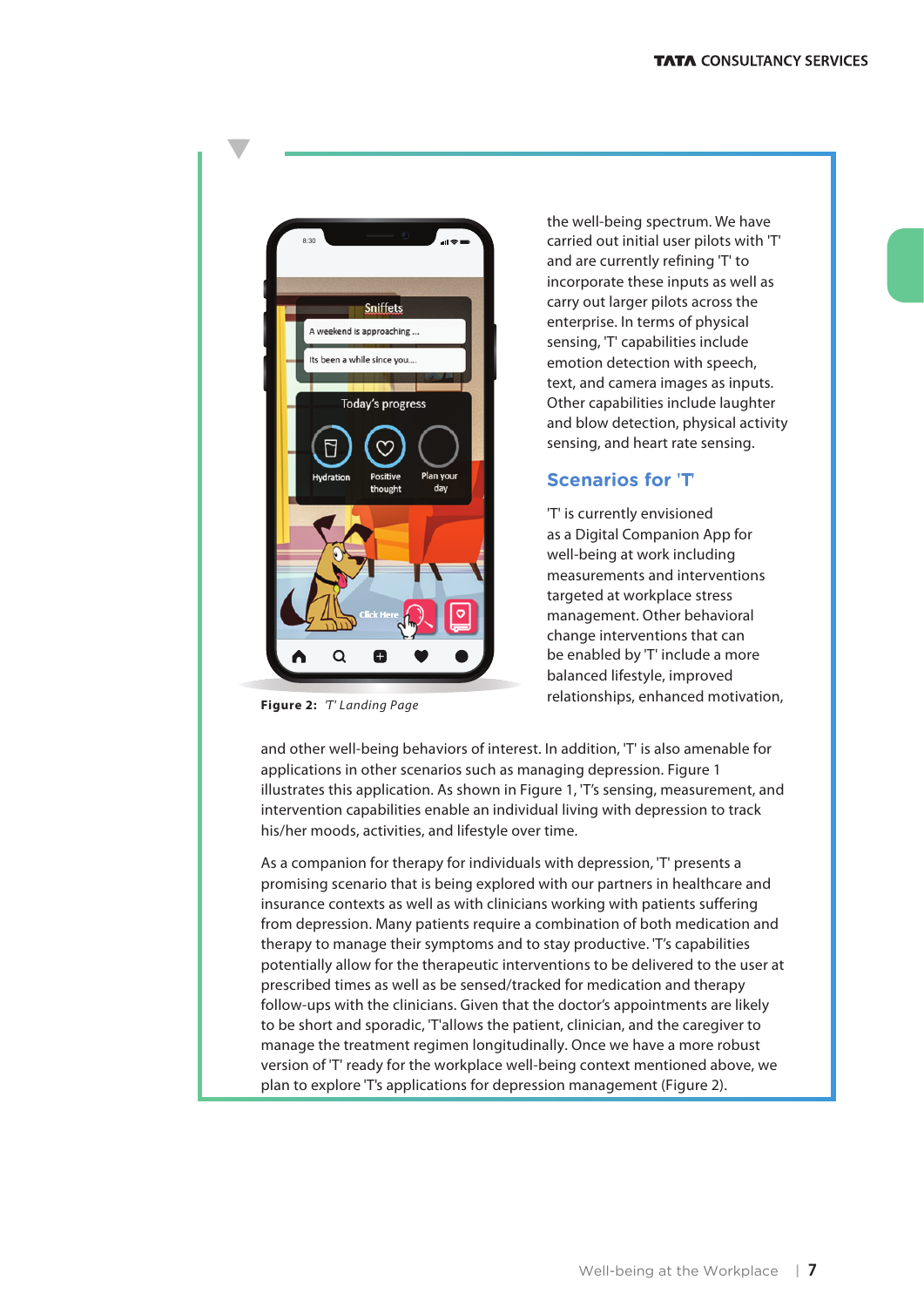



#### **Mayuri Duggirala**

Mayuri Duggirala is a senior scientist with the Behavior, Business, and Social Sciences Research team at TCS R&I. At BBSS, her work focuses on the applications of behavioral science research to various problems of interest to the organization and the larger stakeholder ecosystem. In particular, Mayuri works on examining well-being and its many facets and areas of impact using a technology-driven approach. Her work in BBS research also focuses on applications of fine grained behavioral modeling and simulation, technology-enabled behavioral measurement and change, serious games and service design for behavior change. Her recent work spans well-being and related areas such as stress, productivity, engagement, employee satisfaction, etc.

Mayuri holds a Ph.D. (Management) from the Indian Institute ofTechnology Madras with an academic background in applied psychology and organizational behavior. She has also worked in the areas of technology-mediated learning, healthcare services quality, and IT-enabled services research, technology adoption, learning etc.



#### **Sachin Patel**

Sachin Patel is a Senior Scientist with Behavior, Business and Social Sciences Research Team at TCS R&I. His research interest is in behavior sensing and its applications in personal informatics/quantified self systems. He had led multiple innovation projects from ideation to deployment. In his previous stint as a software professional he had acquired extensive experience in managing and delivering enterprise software projects.



#### **Sandeep Athavale**



#### **Vivek Balaraman**